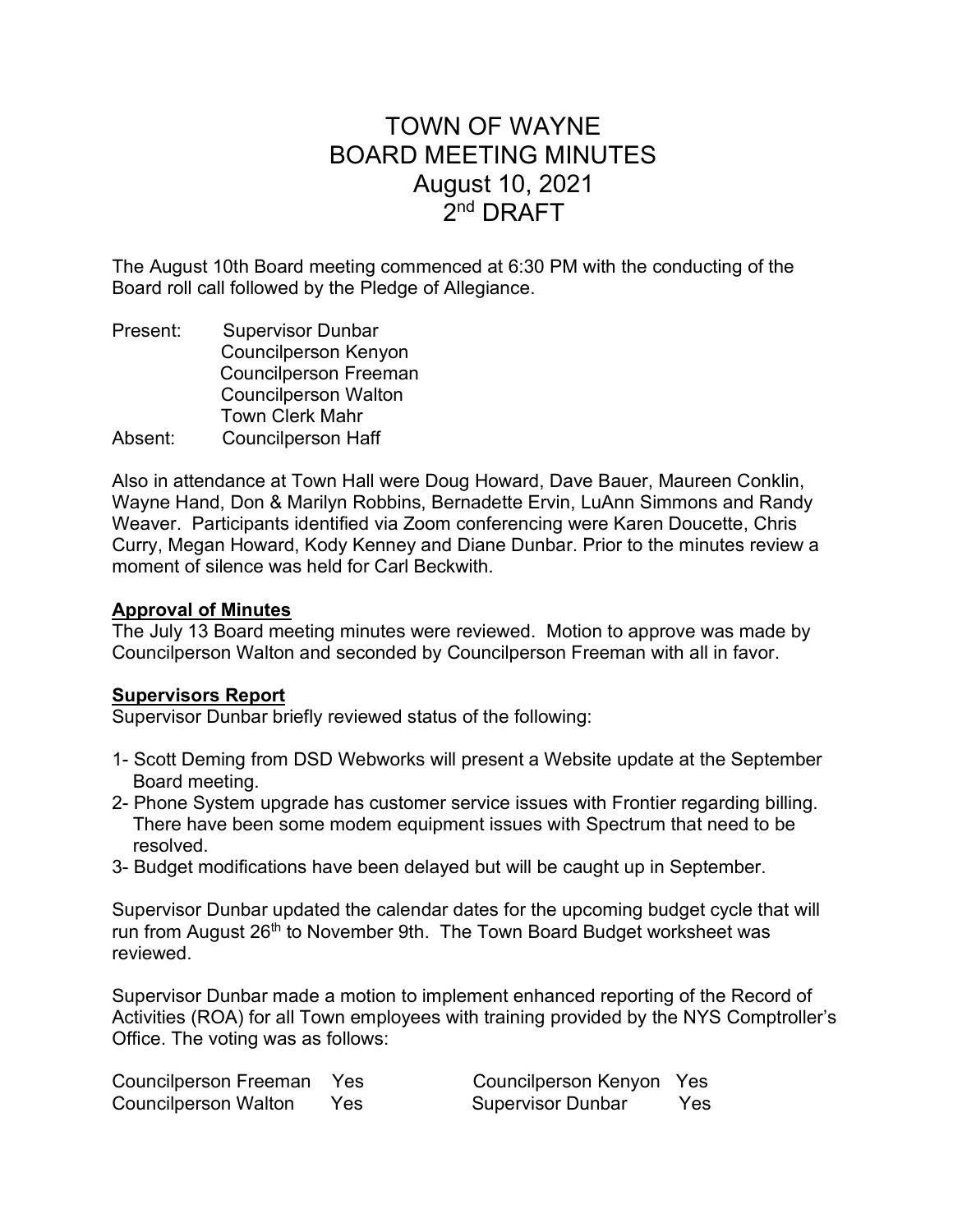Supervisor Dunbar briefly discussed the upcoming Union Negotiations with the Highway department. It was agreed to engage Harter Secrest attorneys for the negotiations.

The Supervisor financial report was reviewed with minimal discussion. Councilperson Freeman asked again if the Town of Wayne was ever reimbursed for the KWIC insurance payment made at the end of 2020 for \$2,400. Supervisor Dunbar contacted Kwic and is waiting for a response.

## Clerks Report

The Clerk's monthly report for July was reviewed with minimal discussion. Motion to approve the report was made by Councilperson Freeman and seconded by Councilperson Kenyon with all in favor.

Abstract 8 Vouchers submitted were reviewed as follows:

| • General Account | Vouchers $144 - 164$ |               | \$12,161.58 |
|-------------------|----------------------|---------------|-------------|
| • Highway Account | Vouchers 85 - 95     |               | \$11,508.62 |
| • Keuka Lighting  | Voucher 8            | $\mathcal{F}$ | 83.12       |
| • Trust & Agency  | Vouchers 11 - 12     | \$.           | 876.60      |

Motion to approve Abstract 8 was made by Councilperson Freeman and seconded by Councilperson Walton with all in favor.

## Justice Report

The monthly report was presented with no discussion. Supervisor Dunbar to research if to see if presenting a summary is misrepresenting the report.

# Assessor Report

Supervisor Dunbar stated the Town would be receiving a rebate for the property revaluation it performed in 2020.

## Highway Superintendent

Superintendent Howard reported that 503 gallons of fuel was used in June.

Activities for the month that Superintendent Howard reviewed were road side mowing and shared services for the county.

Superintendent Howard reviewed the repair costs Town has incurred since the beginning of 2020 on the Town tractor. To dated the expenses are \$6,519.15 with an additional \$3,000 projected.

Superintendent Howard stated he will be meeting with Larson Engineering to discuss East Lake Road repair project. Larson Engineering will provide the specifications to be included in the shoulder repair bid to be issued by the end of September. Superintendent Howard also received quotes of \$173,000 for the binder application on Coryell Road and \$88,000 for Suite Kote on East Lake Road in 2022.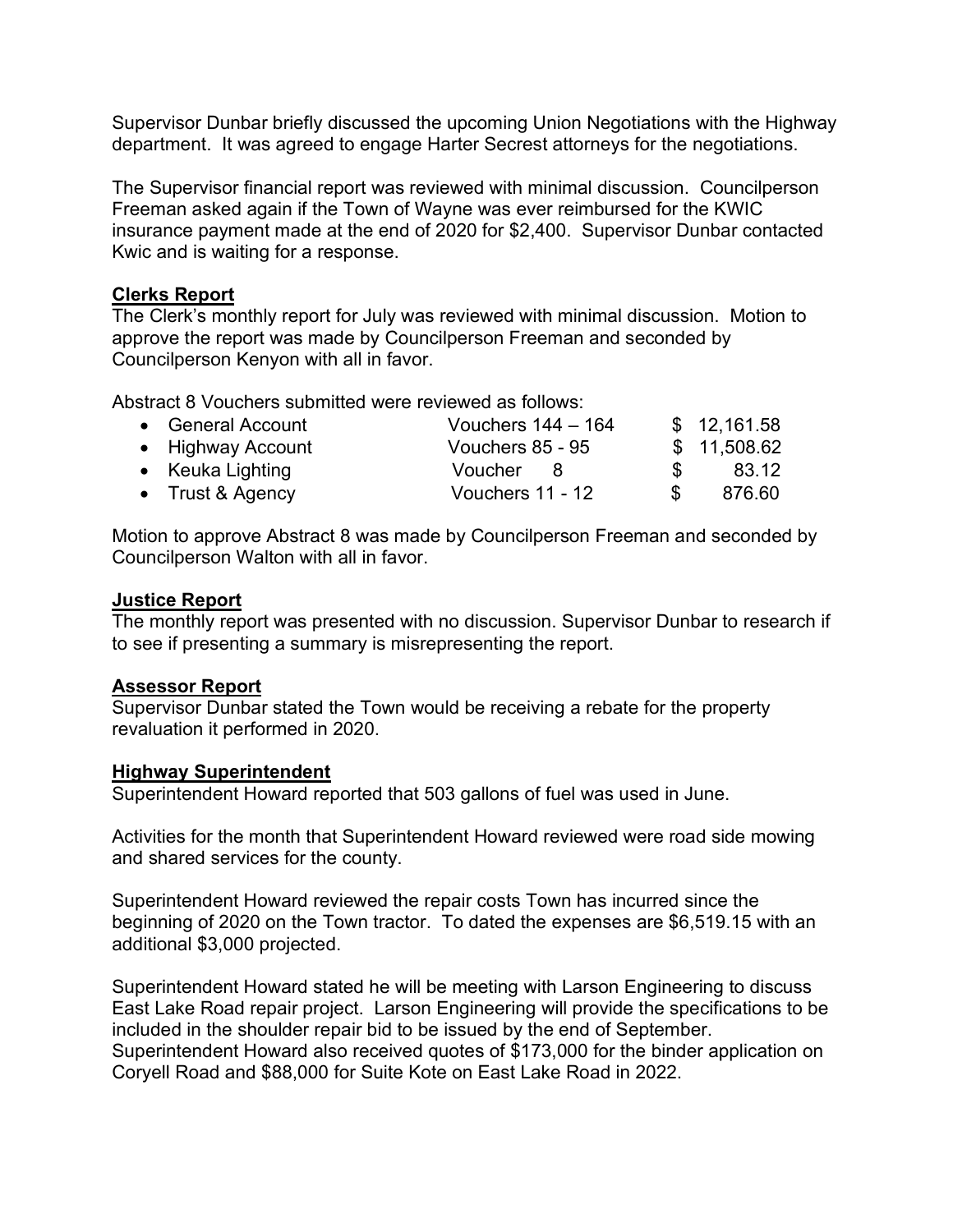Superintendent Howard asked for approval to purchase (2) No Parking Signs to be installed on the northside of Keuka Village Road at intersection of Hyatt Hill Road. Motion to buy the signs was made by Councilperson Freeman and seconded by Councilperson Walton with all in favor.

Superintendent Howard gave an update on the truck acquisition. Discussion was made regarding the timing required to transfer monies out of the equipment reserve to the Highway operating budget to prepare for the potential acquisition. A motion was made by Councilperson Walton and seconded by Councilperson Freeman to transfer \$230,000 from the Highway equipment reserve to the Highway Operating budget. The voting was as follows:

| Councilperson Freeman Yes |      | Councilperson Kenyon Yes |            |
|---------------------------|------|--------------------------|------------|
| Councilperson Walton      | Yes. | <b>Supervisor Dunbar</b> | <b>Yes</b> |

## Code Enforcement Officer

The monthly code enforcement was reviewed with no discussion. The zoning board minutes from July remain in draft mode because no meeting was held in August. The Planning Board minutes from July 12th were reviewed with no discussion.

## Watershed

The monthly report was presented with no discussion.

## Dog Control Officer

DCO Howard stated the month of July was very active mainly around Waneta Lake. The Monthly License report was reviewed with no discussion.

## History

.

Councilperson Freeman to find out what concerns history group has with putting open material on the Town website.

## Web Statistics

Report reviewed with no discussion.

## Public Comments

Mr. David Bauer asked Superintendent Howard if the \$173,000 is a fixed price. Superintendent Howard stated yes.

Ms. Bernadette Ervin asked that the attached letter be included in the Board minutes



following her reading it.